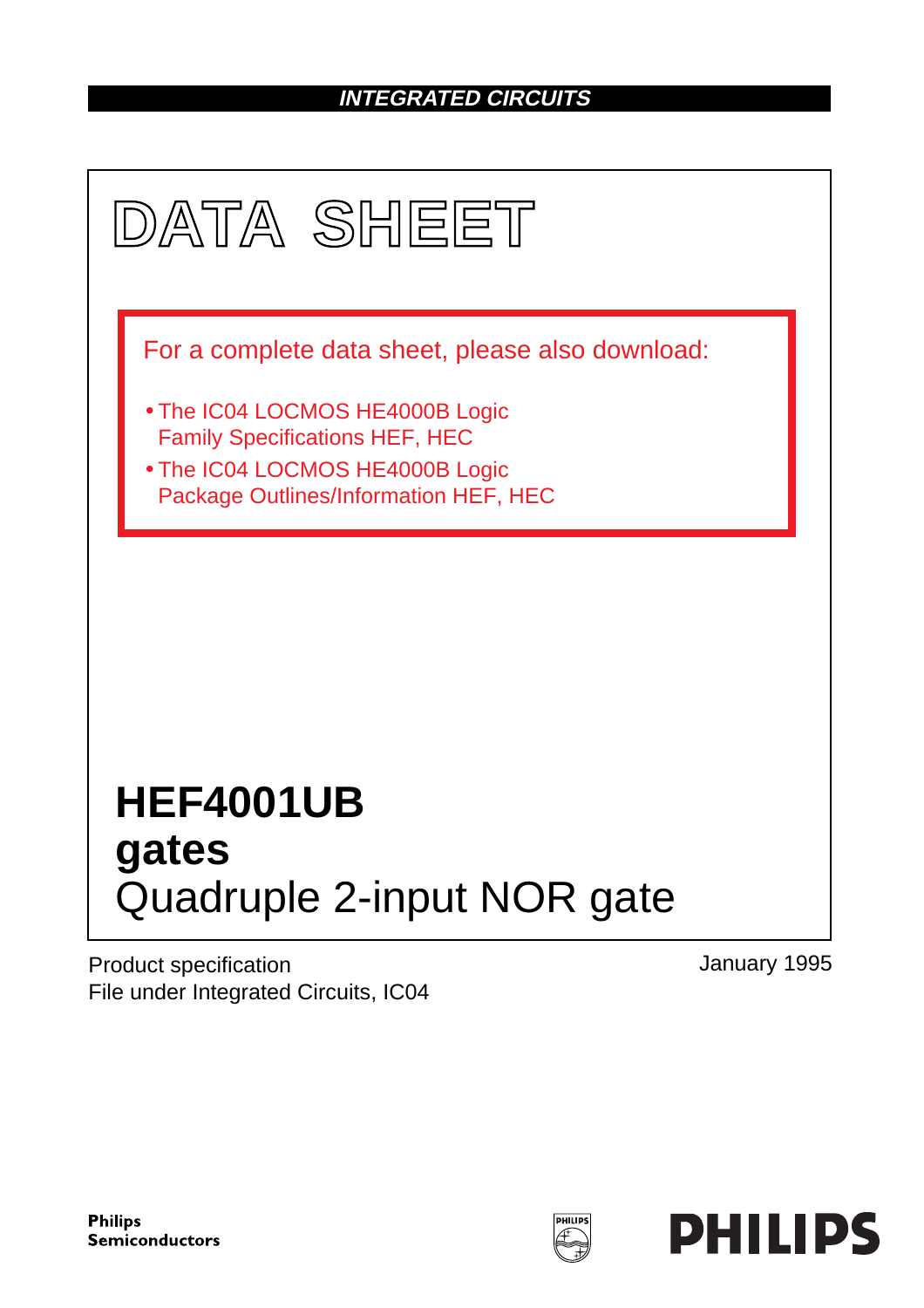**gates**

## **Quadruple 2-input NOR gate HEF4001UB**

#### **DESCRIPTION**

The HEF4001UB is a quadruple 2-input NOR gate. This unbuffered single stage version provides a direct implementation of the NOR function. The output impedance and output transition time depends on the input voltage and input rise and fall times applied.





|                                      | HEF4001UBP(N): 14-lead DIL; plastic          |  |  |  |
|--------------------------------------|----------------------------------------------|--|--|--|
|                                      | $(SOT27-1)$                                  |  |  |  |
|                                      | HEF4001UBD(F): 14-lead DIL; ceramic (cerdip) |  |  |  |
|                                      | (SOT73)                                      |  |  |  |
|                                      | HEF4001UBT(D): 14-lead SO; plastic           |  |  |  |
|                                      | $(SOT108-1)$                                 |  |  |  |
| (): Package Designator North America |                                              |  |  |  |

#### **FAMILY DATA, IDD LIMITS category GATES**

See Family Specifications for  $V_{\text{IH}}/V_{\text{IL}}$  unbuffered stages

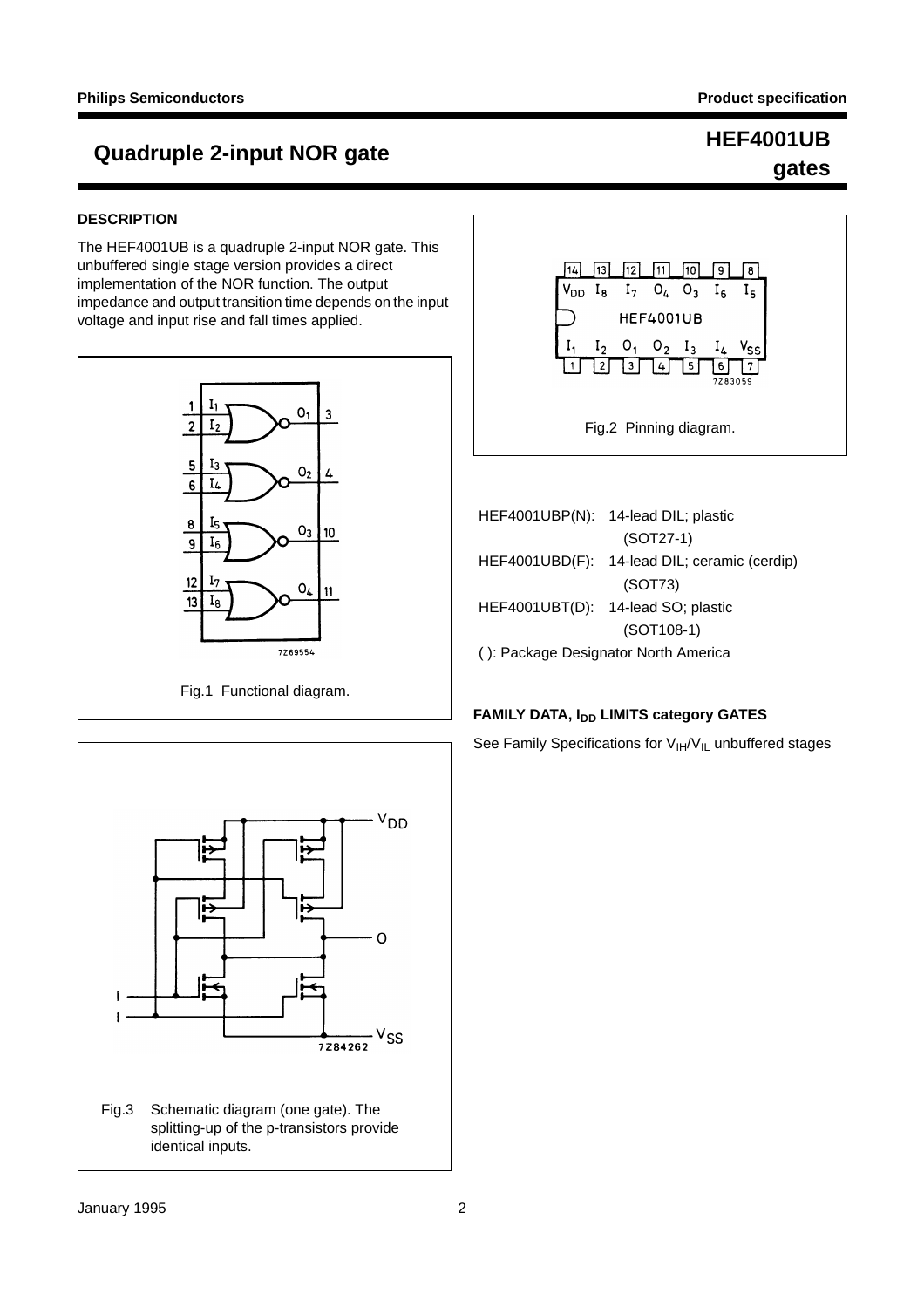# gates

#### **AC CHARACTERISTICS**

 $V_{SS} = 0$  V; T<sub>amb</sub> = 25 °C; C<sub>L</sub> = 50 pF; input transition times  $\leq$  20 ns

|                                                  | <b>V<sub>DD</sub></b><br>v | <b>SYMBOL</b>      | TYP. | MAX. |                                                     | <b>TYPICAL EXTRAPOLATION</b><br><b>FORMULA</b> |
|--------------------------------------------------|----------------------------|--------------------|------|------|-----------------------------------------------------|------------------------------------------------|
| Propagation delays                               |                            |                    |      |      |                                                     |                                                |
| $I_n \rightarrow O_n$                            | 5                          |                    | 65   | 130  | ns                                                  | + $(0,70 \text{ ns/pF}) C_L$<br>$30$ ns        |
| <b>HIGH to LOW</b>                               | 10                         | $t_{\text{PHL}}$   | 30   | 60   | ns                                                  | $+$ (0,27 ns/pF) C <sub>L</sub><br>17 ns       |
|                                                  | 15                         |                    | 25   | 50   | ns                                                  | + $(0,20 \text{ ns/pF}) C_L$<br>$15$ ns        |
| 5<br>LOW to HIGH<br>10                           |                            | 40                 | 80   | ns   | $+$ (0,55 ns/pF) C <sub>1</sub><br>13 <sub>ns</sub> |                                                |
|                                                  |                            | $t_{PLH}$          | 20   | 40   | ns                                                  | + $(0,23 \text{ ns/pF}) C_L$<br>9 ns           |
|                                                  | 15                         |                    | 15   | 30   | ns                                                  | + $(0,16 \text{ ns/pF}) C_L$<br>7 ns           |
| Output transition times                          | 5                          |                    | 75   | 150  | ns                                                  | + $(1,20 \text{ ns/pF}) C_L$<br>$15$ ns        |
| <b>HIGH to LOW</b>                               | 10                         | $t$ <sub>THL</sub> | 30   | 60   | ns                                                  | $+$ (0,48 ns/pF) C <sub>L</sub><br>6 ns        |
|                                                  | 15                         |                    | 20   | 40   | ns                                                  | $+$ (0,32 ns/pF) C <sub>1</sub><br>4 ns        |
| 5<br>LOW to HIGH<br>10<br>$t_{\text{TLH}}$<br>15 |                            |                    | 60   | 110  | ns                                                  | + $(1,00 \text{ ns/pF}) C_L$<br>10 ns          |
|                                                  |                            |                    | 30   | 60   | ns                                                  | 9 ns + $(0,42 \text{ ns/pF}) C_L$              |
|                                                  |                            | 20                 | 40   | ns   | $+$ (0,28 ns/pF) C <sub>1</sub><br>6 ns             |                                                |
| Input capacitance                                |                            | $C_{IN}$           |      | 10   | pF                                                  |                                                |

|                 | <b>V<sub>DD</sub></b><br>v | TYPICAL FORMULA FOR P (µW)                                                                       |                                   |
|-----------------|----------------------------|--------------------------------------------------------------------------------------------------|-----------------------------------|
| Dynamic power   | 5                          | 500 f <sub>i</sub> + $\Sigma$ (f <sub>o</sub> C <sub>L</sub> ) × V <sub>DD</sub> <sup>2</sup>    | where                             |
| dissipation per | 10                         | 5000 f <sub>i</sub> + $\Sigma$ (f <sub>o</sub> C <sub>L</sub> ) × V <sub>DD</sub> <sup>2</sup>   | $f_i$ = input freq. (MHz)         |
| package (P)     | 15                         | 30 000 f <sub>i</sub> + $\Sigma$ (f <sub>o</sub> C <sub>L</sub> ) × V <sub>DD</sub> <sup>2</sup> | $f_0$ = output freq. (MHz)        |
|                 |                            |                                                                                                  | $C_L$ = load capacitance (pF)     |
|                 |                            |                                                                                                  | $\Sigma(f_0C_L)$ = sum of outputs |
|                 |                            |                                                                                                  | $V_{DD}$ = supply voltage (V)     |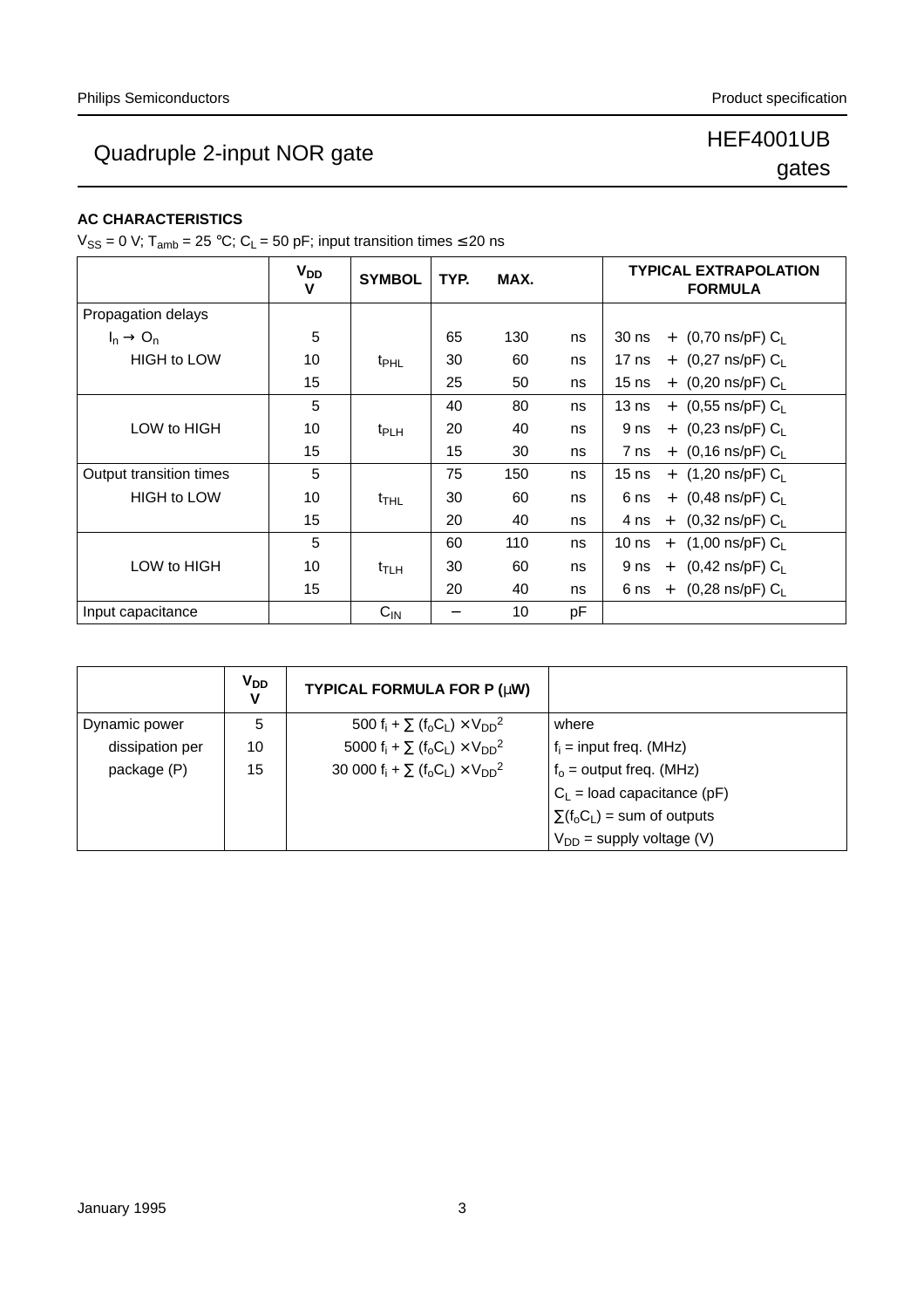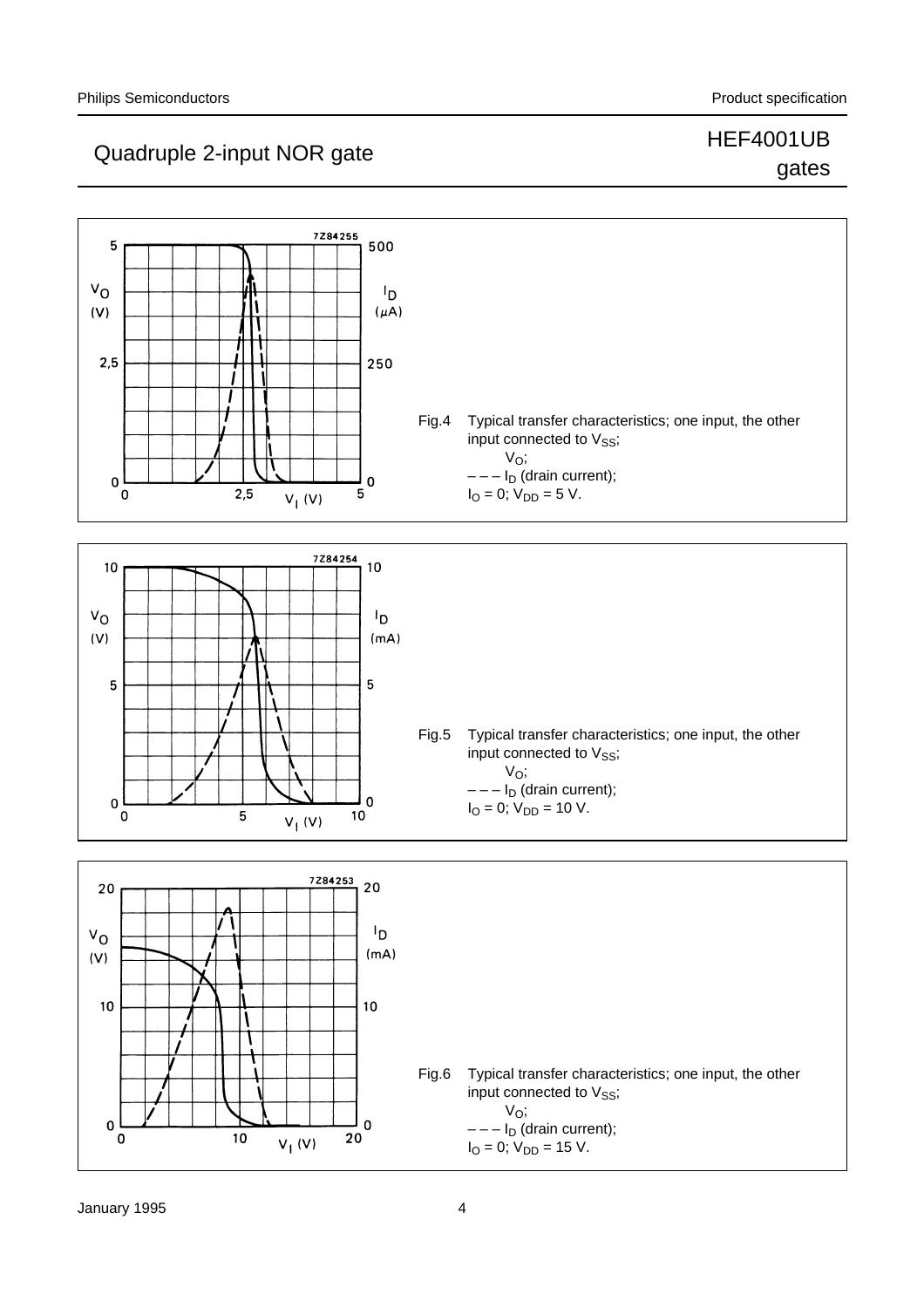# gates





January 1995 **5**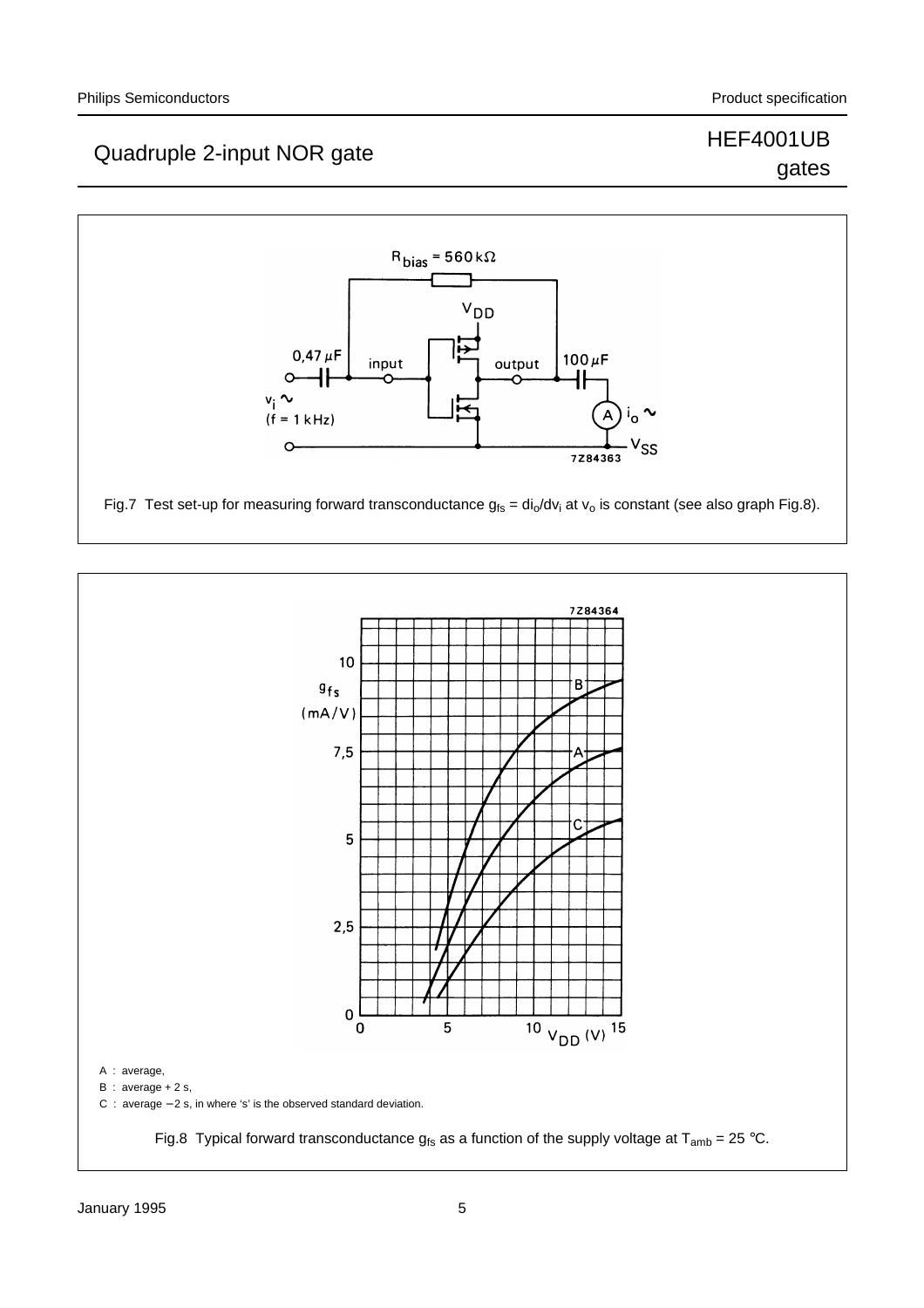## gates

#### **APPLICATION INFORMATION**

Some examples of applications for the HEF4001UB are shown below. Because of the fact that this circuit is unbuffered, it is suitable for use in (partly) analogue circuits.



Fig.9 (a) Astable relaxation oscillator using two HEF4001UB gates; the diodes may be BAW62; C2 is a parasitic capacitance.

(b) Waveforms at the points marked A, B, C and D in the circuit diagram.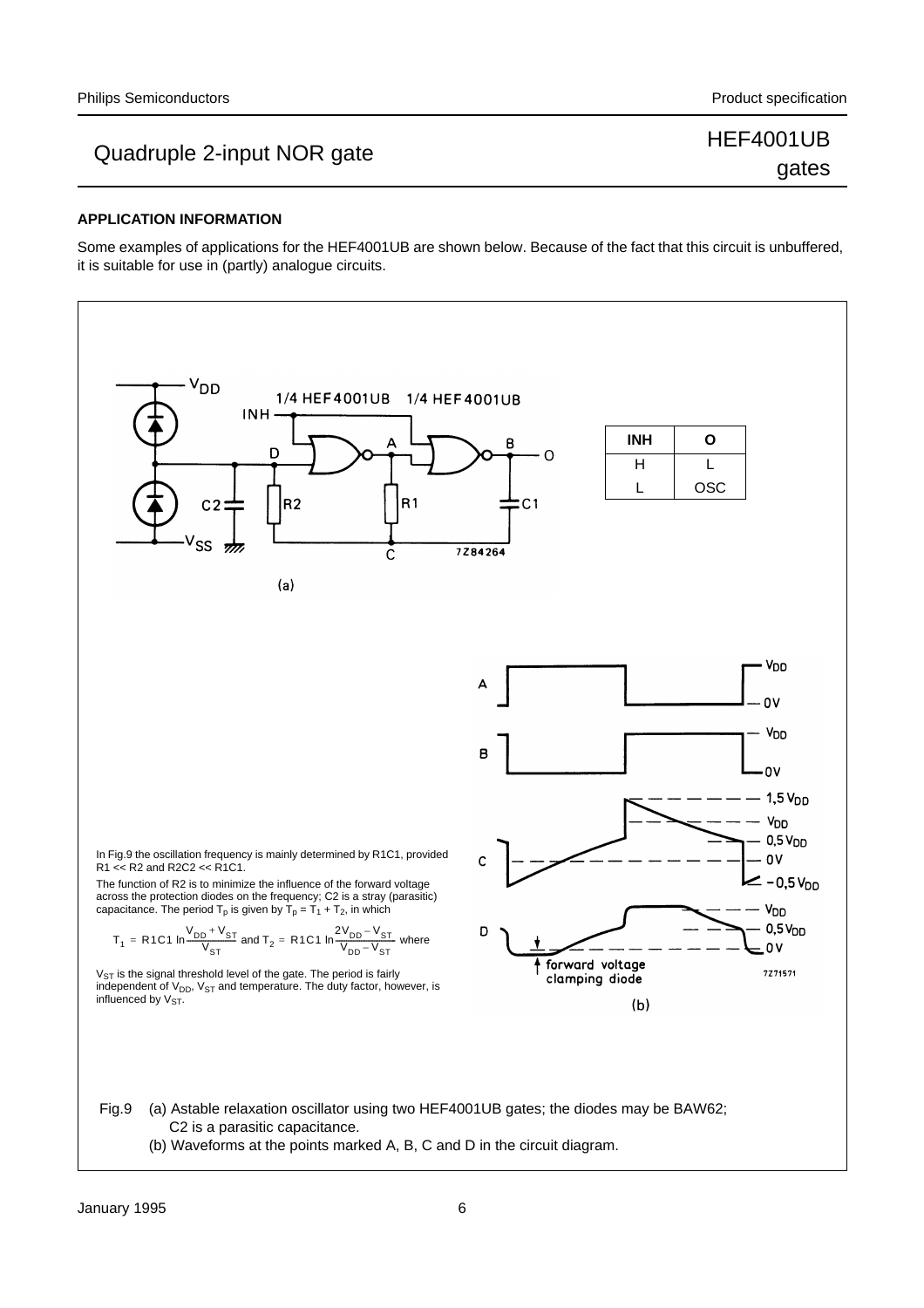# gates







### **NOTES**

If a gate is just used as an amplifying inverter, there are two possibilities:

- 1. Connecting the inputs together gives simpler wiring, but makes the device output not completely symmetrical.
- 2. Connecting one input to  $V_{SS}$  will give the device a symmetrical output.